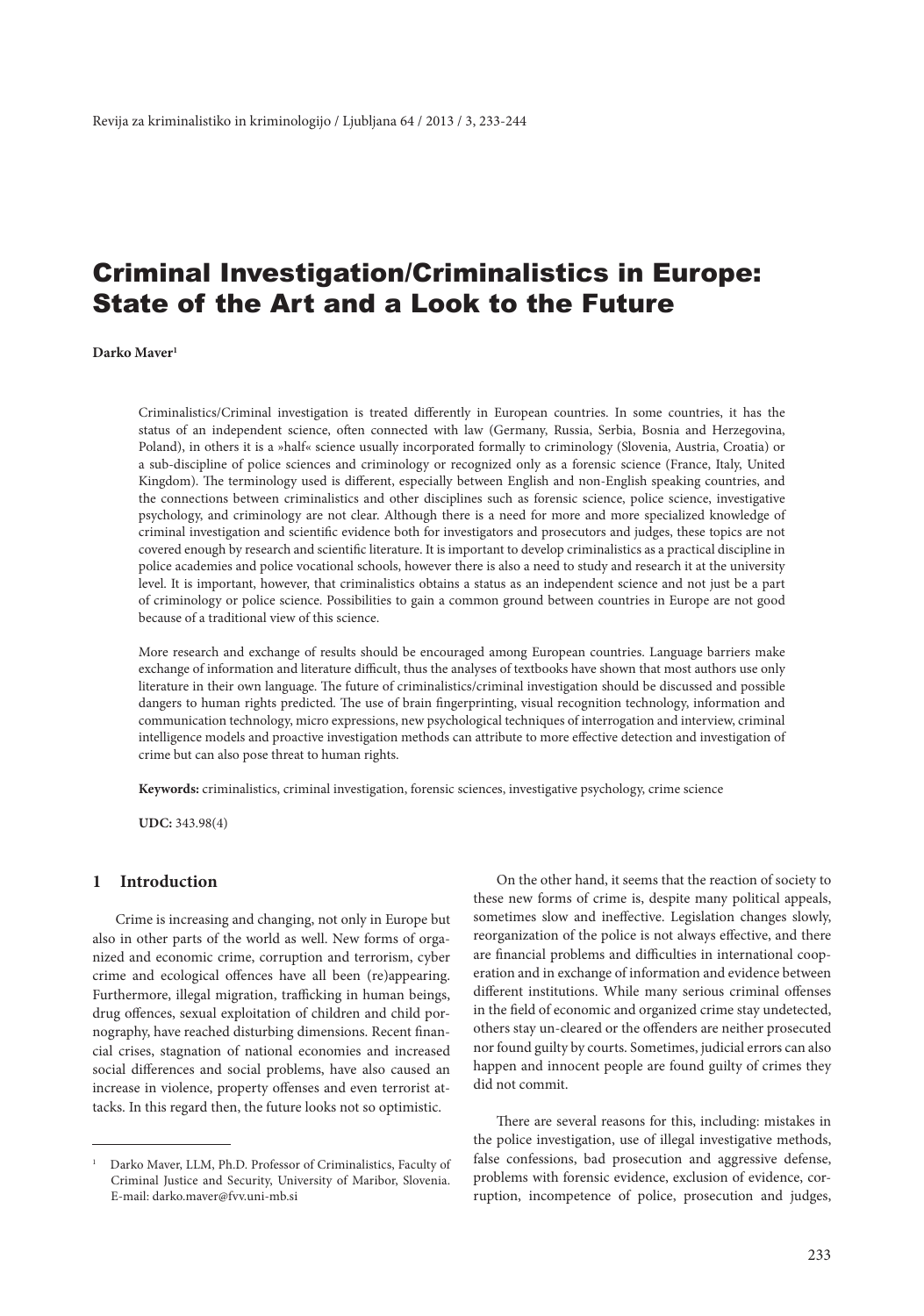prejudice and biases of forensic experts, among others. Last but not least, there is also the case of insufficient professional skill and knowledge of criminalistics/criminal investigation.

There is, therefore, a need for more effective and efficient detection, investigation and prosecution of criminal offences. A need for new methods and strategies of detection, investigation and prosecution of old and new forms of crime, and a need for innovation, research and development in science and technology that could be used for more effective investigation and prosecution.

Criminalistics/Criminal investigation deals with means and methods for efficient detection and investigation of criminal offences, the search for new scientific evidence, new discoveries of identification, classification and individualization of sources, new techniques of information gathering, etc. It also studies practical investigation, and mistakes and problems that happen in this work. It is, therefore, an important source of knowledge and experience for police officers, detectives, prosecutors and judges that can help them to efficiently conduct their work.

What is, then, the situation and status of criminalistics (especially in academic society) in Europe today? What is »the state of the art« and what can we expect from the future development? Is criminal investigation and detective work »art, craft or science«? (Reppetto, 1978) Should it be studied and researched only in police academies and vocational schools or also at the university level? How is it treated in different countries in Europe? Is there enough exchange of research results among academics from different countries?

The purpose of this paper is: (1) to highlight the importance of criminalistics (both as a science and practical discipline); (2) to analyze its status and state of the art in different countries in Europe and its relationship to some other sciences (criminal law, forensic sciences, investigative psychology); and (3) to predict the future development and research in the field of criminalistics and criminal investigation and possible problems around it.

#### The main hypotheses are as follows:

1) It is important to study and research criminal investigation, including its means and methods also at the university level, in order for it to be effective, efficient and ethical in detection, investigation and prosecution of criminal offences;

2) criminalistics/criminal investigation is treated differently as a science or discipline in European countries, terminology used is different and there are no clear boundaries between other sciences; communication between countries is difficult and not very good;

3) the development of natural, technical and social sciences and trends of using them more often for crime control can lead to more efficient detection and investigation of crime but also to human rights violations.

The paper is based on the review and analyses of basic literature (textbooks, scientific articles) on criminalistics/ criminal investigation in different European countries and on empirical and theoretical research in this field with special attention to university institutions. An overview of study courses at universities was used to identify the situation and problems regarding its relationship to other sciences. Development in the field of natural and social sciences, as well as information technology, was a basis for prediction of future development of criminalistics.

# **2 Criminalistics - a science of criminal investigation?**

## **2.1 Terminology and concept problems**

There is some confusion regarding the status of criminalistics in different legal systems and in different countries – both in Europe and in the world – but there are also problems regarding the terminology used: *criminalistics*, *criminal investigation*, *forensic sciences*, *police sciences* (English), *criminalistique*, *police scientifique* (French), and *polizia scientifica* (Italian) on one hand, and *kriminalistik* (German), and *kriminalistika*, *kryminalistika* (Slavic), on the other hand have different meanings in different languages and in different concepts.

In English-speaking countries, »criminalistics« is usually connected with forensic science. It is described as »the branch of forensic science concerned with the recording, scientific examination, and interpretation of the minute details to be found in physical evidence« (Osterburg & Ward, 2000: 30). It is therefore part of forensic science. Sometimes criminalistics is identified as forensic science (Bennett & Hess, 2001: 21), or considered as »a marriage of science, logic and philosophy« regarding physical evidence, or a term embracing »scientific forensic disciplines and crime scene investigation« (Shaler, 2012: 17, 20). The term criminalistics may relate to the work of crime scene technicians at the crime scene or to scientific forensic examination in crime labs (Chisum & Turvey, 2007). Last but not least, criminalistics may also be identified as criminology (or part of criminology) and (academic) criminalists as criminologists (Meško & Tičar, 2008: 288).

The same may be said for the meaning of the terms »criminalistique«, police technique, police scientifique, polizia sci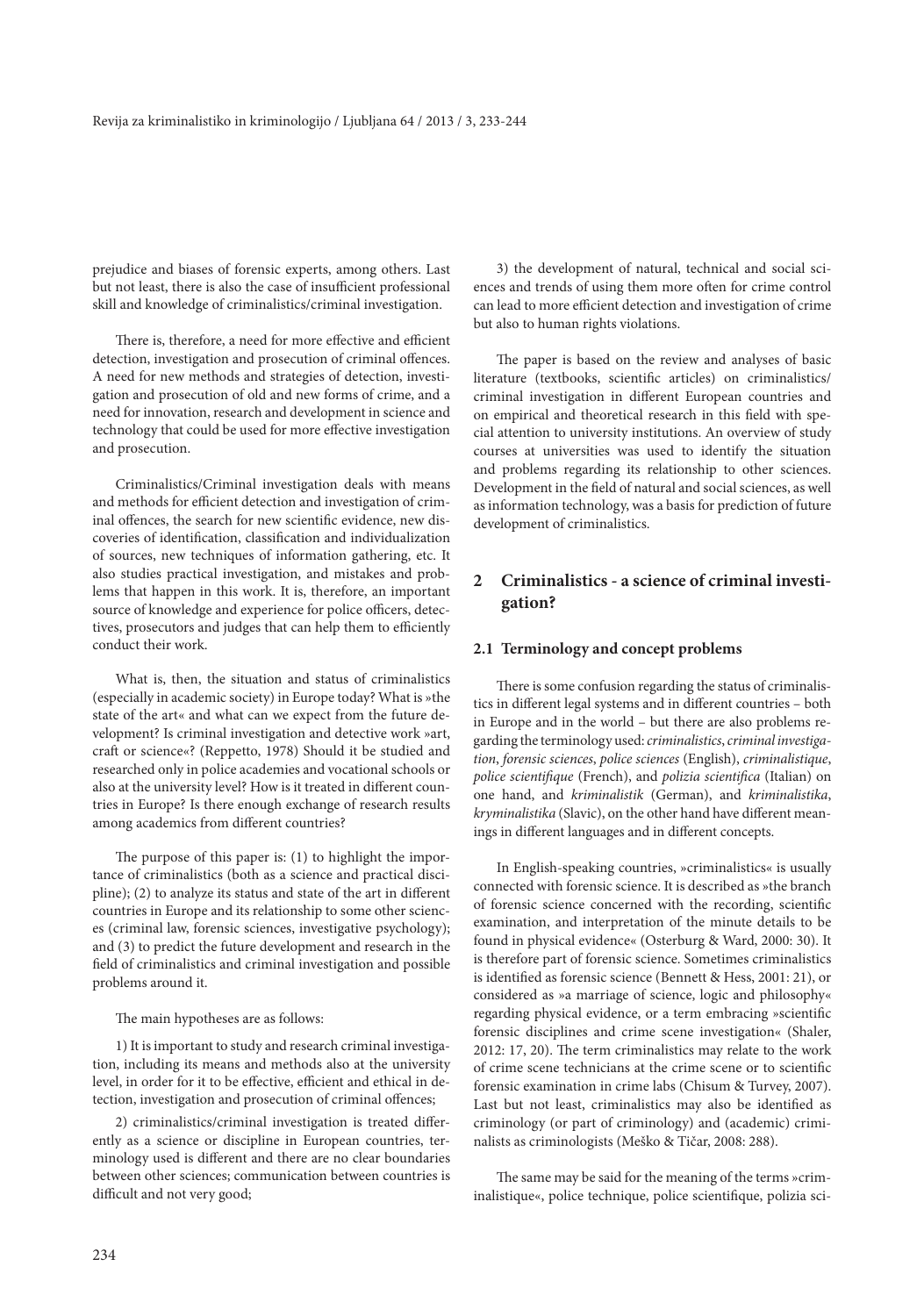entifica, etc., which are also expressions for forensic science and not synonymous with criminal investigation.<sup>2</sup>

In German and in most Slavic languages, the terms »kriminalistik«, »kriminalistika«, and »kryminalistika« are used in their traditional sense that originated from Hans Gross's classic »Handbook for investigative judges as a system of criminalistics« (Gross, 1898).<sup>3</sup> Here, the expression is a synonym for the science of criminal investigation and includes both tactics and methodology of investigation, as well as technics4 - forensic science. Since the term »forensics« and »forensic science« also became very popular in these countries, in some states they make a distinction between »kriminaltehnik or »kriminalistična taktika«, and »forensic science«. The first includes the work at the crime scene done by the police, while the second refers to the expert or scientific examination in forensic laboratory.

The traditional concept of »kriminalistik« has been accepted and followed by many central and eastern European countries – it is known as a criminological-criminalistic concept (Vodinelić, 1985). It is not, however, accepted by some other west European countries (Italy, France, Spain) and especially not by English-speaking countries (UK, USA, Canada. Australia) which consider criminalistics only as utilizing natural and technical sciences for criminal investigation and evidence purposes.

There are, on one hand, terminological problems (what is criminal investigation, criminalistics, forensic science, police science?), and on the other hand, problems on how to treat the knowledge about detection and investigation of criminal offences (a science, discipline, sub discipline, art, craft), where to teach it and where to research it (police academies, university courses).

The analyzed textbooks show, however, that the authors have in mind more or less the same topics: criminal investigation that includes general topics (history of criminal investigation, general principles), personal information (interviews, interrogation), material evidence (traces, identifications), tactics of investigation (in general and specific offenses), problems in investigation and criminal trial. Even in different systems, the topics of the textbooks on criminal investigation/criminalistics are similar. The treatment of the subject is, however, different – some as an independent science, others as a sub-discipline of other sciences (mostly criminal justice, law, criminology, police science, forensics).

## **2.2 Criminalistics in some European countries**

It would be futile to present definitions, history and concepts of criminalistics in different countries in Europe in such a short paper. Therefore, we only briefly discuss some of the characteristics of authors and stress the most important issues. It would be very interesting, though, to make a larger empirical and theoretical research in this field and compare the views of academics and practitioners.

## **2.2.1 Germany**

In Germany and Austria, the traditional concept of criminalistics that arose from the handbook of Hans Gross has been followed and additional theoretical parts of criminalistics as a science had been added. Especially in the former German Democratic Republic (DDR), criminalistics has been considered as a science and had been included in university lectures both at the undergraduate and graduate levels. At the Berlin Humbold University, there had been department of criminalistics with a postgraduate course which, however, was unfortunately canceled in 1994 (Ackermann, 2007). There were several warnings by prominent academics that the situation with criminalistics in Germany was not going well (Ackermann, Koristka, Leonhard, Nisse, & Wirth, 2000). Research and teaching of criminalistics was mostly left to police academies and police vocational schools, and even there the courses are often integrated into general police tactics (Ackermann et al., 2000: 595). Since then, the situation has not improved much, but there are some Law Faculties that give students lectures on criminalistics (Ackermann, 2007). Still, in Germany, criminalistics is considered as an independent science. (Ackermann, Clages, & Roll, 2011). However, much of the (empirical and theoretical) research in criminalistics has been carried out by the Federal Bureau of Investigation (Bundeskriminalamt) as well as some high vocational police schools (like Deutschen Hochsule der Polizei in Munster).

We chose two books for our analyses, namely: the recently published 4th edition of *Handbook of criminalistics* (*Handbuch der Kriminalistik,* Ackermann et al., 2011) and the older *Criminalistics* (*Kriminalistik)* part 1 and part 2 (Kube, Störzer, & Timm, 1992, 1993).

<sup>2</sup> On the other hand, the concept of »forensic sciences« is also not accepted in France, since the term »sciences forensiques« is not used in official text instead of »police technique et scientifique« (Buquet, 2011: 21).

<sup>3</sup> In his *Handbuch fur Untersuchungsichter als system der kriminalistik* Gross actually used two spellings: »kriminalistik« and »criminalistik«. It is interesting that the title of the book was translated to English as *Criminal Investigation, A practical Textbook for Magistrates, Police Officers, and Lawyers* (Gross in Chisum & Turvey, 2007: 17)

The term »tehnik« or »tehnika« is difficult to translate in English, so we use term »technics« or »forensic science«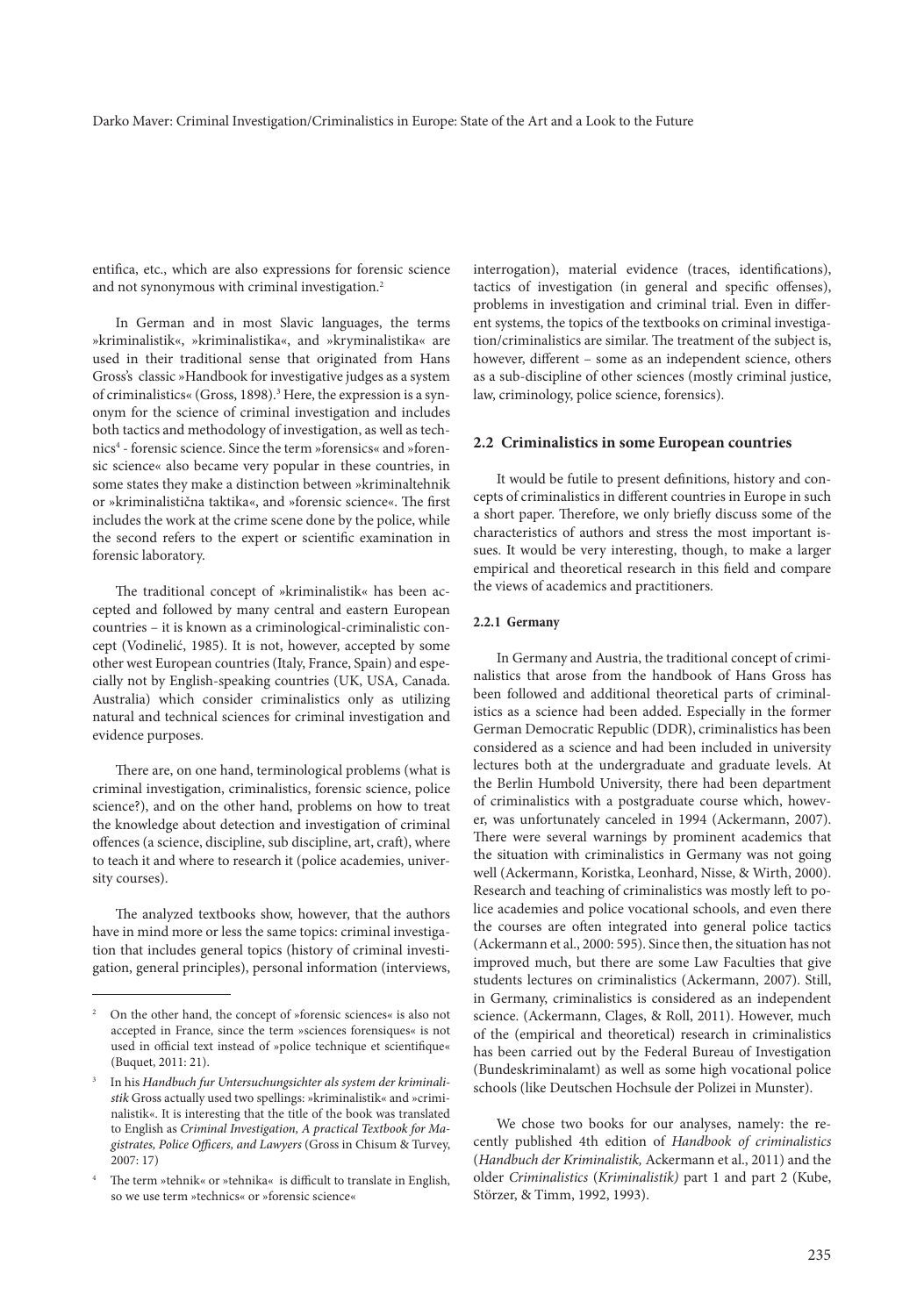Ackermann gives the following definition of criminalistics (Kriminalistik): »Criminalistics is the science of detection, investigation and prevention of criminal offences and investigative relevant events« (Ackerman et al., 2011: 13). Its basis include principles of the origins of information (traces, evidence) about the criminal offense, and methods of their finding, securing and use for investigative and evidence purposes.

The basic structure and topics in these books is as follows: introduction to criminalistics, evidence, first response and preliminary investigation, hypothesis building, investigation of witnesses and suspects, alibi, eyewitness identification, house search, police interrogation, undercover investigation (Ackermann et al., 2011). Or – even more in detail – in the books *Kriminalistik* 1 and 2 from Kube et al. (1992, 1993) topics include: theoretical criminalistics, organization of criminal investigation, investigative strategies, interrogation, crime scene investigation, traces, identification methods, forensic science methods, investigation of specific crimes (homicide, organized crime, drugs, economic crime, etc.).

We can conclude that German criminalistics includes all traditional branches of criminalistics, namely introduction with history, theory and methodology, tactics, technics (forensics), psychology of investigation, strategy of investigation and methodology of investigation of different criminal offences. The structure of criminalistics is as follows:

authors and in German language. *Kriminalistik* (together part 1 and 2) has 2.000 pages and again, most of the literature is in German.

## **2.2.2 Russia (and the former Soviet Union)**

In Russia (as well as in other states of former Soviet Union), criminalistics has been traditionally divided into criminal investigative tactics, technics and methodology (*kriminalističeskaja taktika, tehnika, metodika*). It has been considered a legal science and a great deal of attention had been paid to theoretical issues. Also, a lot of attention has been given both to empirical and theoretical research in criminal investigation. Unfortunately, until recently, literature from Russia had been difficult to obtain and understand (Cyrillic writing, Russian language). Today, books and reviews on criminalistics are easy available also in other European countries.

A Typical example of a Russian textbook on criminalistics is *Handbook for criminal investigators* (*Nastolnaja kniga sledovatelja,* Dudin, Korshunova, & Shadrin, 2008) and *Criminalistics: Full course (Kriminalistika: polny kurs)* by A. G. Filippov (Filippov, 2013), which includes an introduction to criminal investigation, legal bases of criminal investigation, criminal investigative technics, tactics and methodics.





*Figure 2: Structure of criminalistics in Russia*

*Figure 1: Structure of criminalistics in Germany*

Handbook of Criminal Investigation (*Handbuch der Kriminalistik*) has 676 pages and the bibliography used includes more than 380 authors. Almost all texts are by German

Fillipov (as most Russian authors) defines criminalistics as »a science on principles of development of criminal act, information on the offence and the offenders, collection, investigation, evaluation and use of evidence and on them based on principles of special means and methods of criminal investigation ...« (Filippov, 2013: 16). After the introduction of the Bologna study programs, there were several changes in the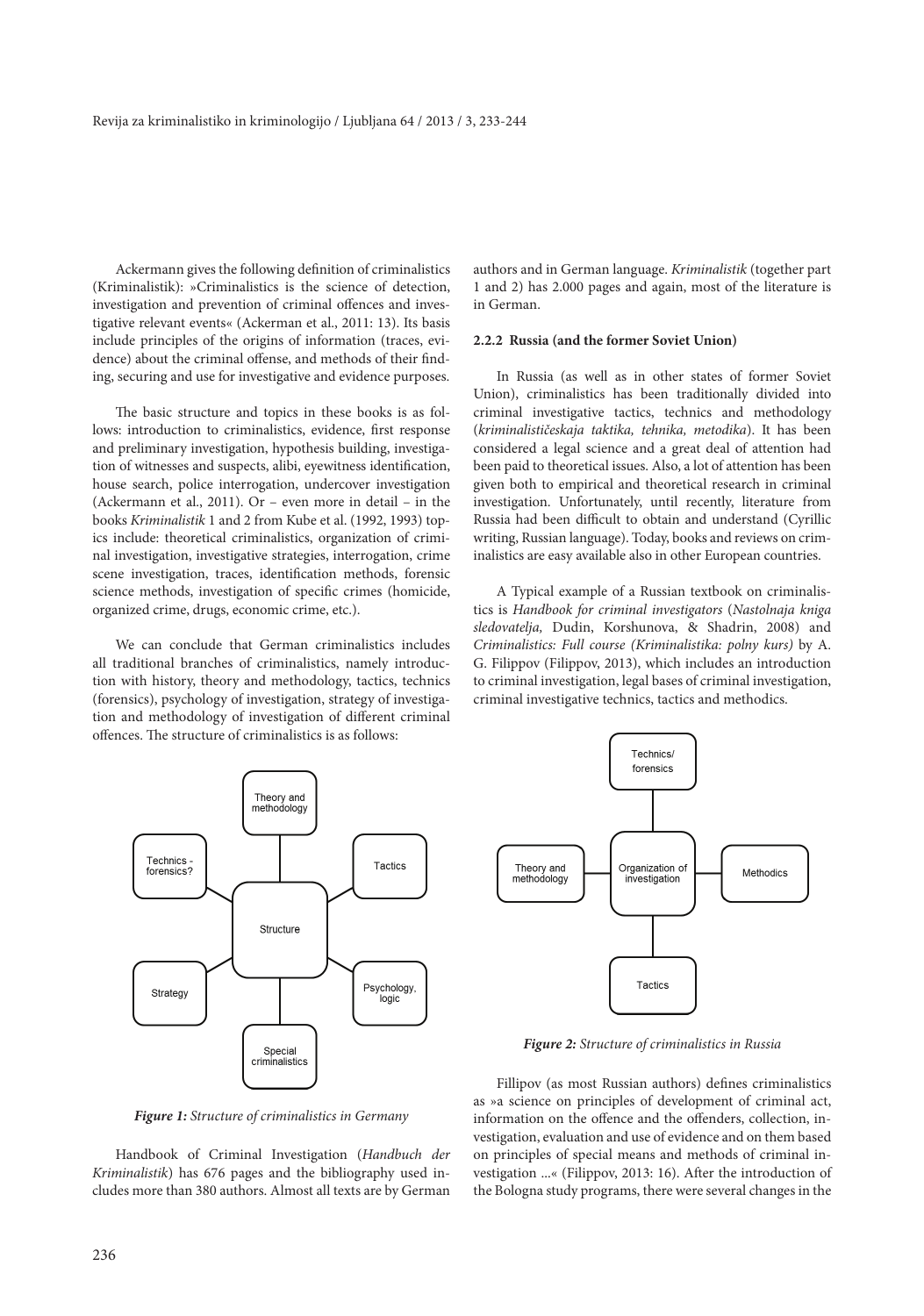courses of criminalistics in Russia and – sadly – »the entire course of criminalistics has been reduced to practical exercises, not only in the police academies but also in law faculties of universities« (Yališev, 2011: 29–30). The country that had developed so many theoretical issues of criminal investigation and produced much empirical research has obviously moved one step back in this regard.

## **2.2.3 States of the former Yugoslavia (Slovenia, Serbia, Croatia and B&H)**

Probably the most famous criminalist in the former Yugoslavia was Professor Vladimir Vodinelić, who published numerous textbooks and many scientific papers. He was both a former practitioner and an academic, and was following the traditional concept of criminalistics but added many theoretical and philosophical issues (under influence of Russian authors) as well. His textbook *Criminalistics* (*Kriminalistika,* Vodinelić, 1984) was the fifth addition of his original book and included an introduction and history of criminalistics, investigative tactics (both operative task of the police and formal investigative measures) and criminalistics technics (forensics). In his two books *Criminalistics: detection and investigation* (*Kriminalistika: otkrivanje i dokazivanje, V*odinelić, 1985), he collected numerous articles on criminalistics that he had published before, most of them theoretical. Students in Law faculties in Slovenia and in other states of former Yugoslavia used his textbook as the main study literature for criminalistics. He was also a mentor of many postgraduate students (masters and Ph.D.) who researched criminalistics. He defined criminalistics as »a science that searches develops and uses such scientific and in praxis developed means and methods that are the most appropriate to detect and investigate the criminal offense, to find the offender and to secure the evidence, as well as to prevent further planned criminal offences. This is a science on technics, tactics and methodic of operative, investigative and court employees« (Vodinelić, 1984: 3).

In Slovenia there are four recent books on criminalistics that are used by law students and students of faculty of criminal justice and security. The main textbook on criminalistics is *Criminalistics: introduction, tactics, technics* (*Kriminalistika: uvod, taktika, tehnika,* Maver et al., 2004), which includes an introduction to criminalistics and criminal investigation, tactics of investigation and forensic science. The 600-page book includes citations from authors from different countries including Russia, Germany, Austria, Switzerland, UK, USA, republics of the former Yugoslavia, and others. Under the influence of Russian and German authors, Maver also published a book on epistemological and psychological questions of criminal investigation *Criminalistics as a truth finding process* (*Kriminalistični spoznavni process*) (Maver, 1988). A Special

textbook on the methodology of investigation of different criminal offences was written by Anton Dvoršek (Dvoršek, 2003). His 406 page book *Criminal investigative methodology* (*Kriminalistična metodika)* deals with the specifics of investigation of homicides, sexual offences, property offences, arson and explosions, terrorism, drug offences and economic crime, includes citations of authors from different countries. Dvoršek also wrote a book on strategy of investigation (*Kriminalistična strategija*) (Dvoršek, 2001), while forensic psychology is covered in a special textbook of forensic psychologist Igor Areh. Some topics from the textbook *Forensic psychology* (*Forenzična psihologija*) are similar to those in Maver's handbook (eyewitness testimony, lie detection, interview and interrogation, etc.) but the literature used is only from English speaking sources (Areh, 2011).



*Figure 3: Structure of criminalistics in Slovenia*

Similar is the situation in Croatia, Serbia, and Bosnia and Herzegovina. In Croatia, the main textbooks on criminal investigation are *Criminalistics* (*Kriminalistika)* (parts 1, 2 by Pavišić, Modly, and Veić, 2006, 2012). The first book covers the introduction to criminalistics and tactics of investigation, while the second deals with the methodology of investigation of different offences. The authors used literature from different countries. Pavišić also divides criminalistics into »heuristic« and »syllogistic« criminalistics; the first deals with operative police activities and the second with official investigative acts (Pavišić, et. al. 2006: 46).

In Serbia, one of the latest handbooks is *Criminalistics* (*Kriminalistika)* written by B. Simonović (Simonović, 2012), which is written in cyrilic and includes topics such as tactics,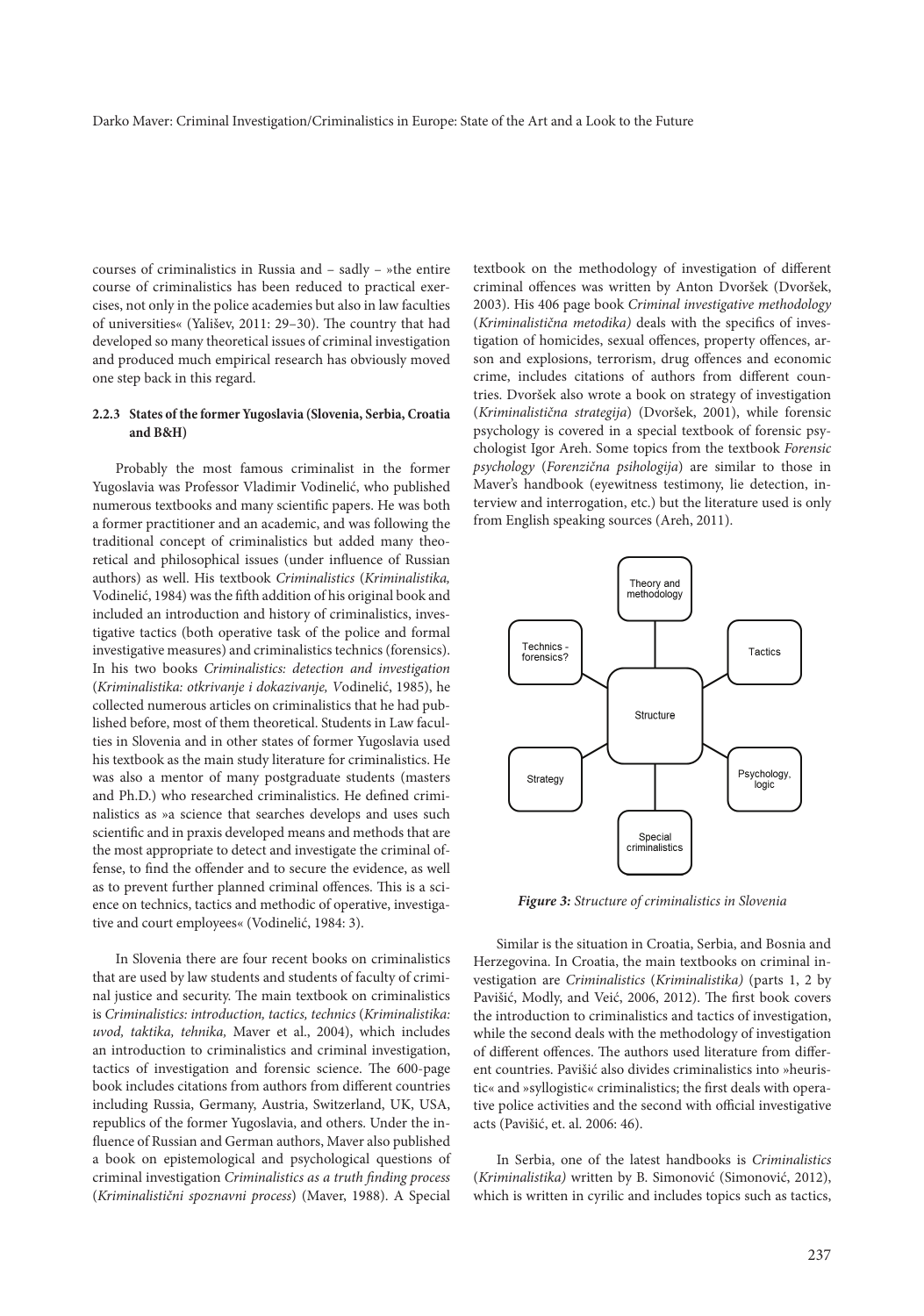technics and methodology of investigation. In Bosnia, the latest handbook is *Investigation of criminal offences* (*Istraživanje krivičnih djela*) edited by Neđad Korajlić (Korajlić, 2012).

What is common and special in all the aforementioned textbooks is that they include traditional systems of criminalistics and that they use literature from different countries and in different languages.

#### **2.2.4 United Kingdom**

From the United Kingdom, we analysed three recently published textbooks on criminal investigation: *Handbook of criminal investigation* (Newburn, Williamson, & Wright, 2007), *Handbook of forensic science* (Frazer & Williams, 2009) and *Understanding criminal investigation* (Tong, Bryant, & Horvath, 2009). The authors are well known and respected academics.

As in other English speaking countries, the term »criminalistics« is used as a synonym for »forensic science« which is an independent science, while »criminal investigation« is a sub-discipline of criminology. Newburn noted that »crime investigation has not generally been a subject of significant academic scrutiny« (Newburn et al., 2007: 1) and that »there has been little systematic research by sociologists, criminologists and social psychologists into how criminal investigations are conducted« (ibid.: 5). However, in criminology studies, students are now more often taking modules on criminal investigation as part of their studies (ibid.: 6).

It is evident that there are three separate sciences or disciplines which are connected to criminalistics t, namely, i) criminal investigation; ii) forensic science; and iii) investigative or forensic psychology. On the other hand, we can see that authors of handbooks of criminal investigation often present all three topics together in one book. Newburn et al. (2007) include in their *Handbook of criminal investigation* chapters on history of criminal investigation, social context, legal aspects and organization of criminal investigation, investigative sources and processes (models of investigation, undercover investigation, investigative interviewing, and profiling) and governance of criminal investigation, as well as forensic techniques (in general) and investigative psychology.

Tong et al. (2009) also include parts of investigative or forensic psychology in their book on criminal investigation, which has chapters on the history of crime investigation, theories of criminal investigation, forms of reasoning, eyewitness evidence and also on offender profiling, investigating interviewing and eyewitness evidence. They do not, however, include chapters on physical evidence or forensic science.

*The handbook of forensic science* (Fraser & Williams, 2009) is dedicated only to forensic science, and covers topics such as human and material identification, crime reconstruction, evaluation of scientific evidence and general about the role of forensic science today and in the future. The book has 662 pages, with almost all literature used and citations from English – speaking authors.



*Figure 4: Structure of criminalistics in UK*

#### **2.2.5 France, Italy, Spain, Portugal**

Pioneers of French »criminalistique« are without a doubt Edmond Locard, who was a disciple of the famous Alexandre Lacassagne (Buquet, 2011), and Alphonse Bertillon (founder of anthropometry). Like them, many other criminalists from France are from the field of forensic medicine or other natural sciences, so criminalistics is traditionally treated as a part of criminology that uses scientific methods (Buquet, 2011). There are practically no academic works on criminal investigation in general.

Buquet's *Textbook on modern criminalistics* (*Manual de criminalistique modern)* includes forensic topics such as different identification methods (fingerprints, ballistics, signature and documents identification, traces), photography methods of analysis (chromatography, spectrometry, etc.) and new technologies and techniques (Buquet, 2011). The book has 436 pages, and the bibliography includes 122 units, almost all in French.

## **2.3 Criminalistics and other sciences**

Criminalistics, forensic sciences, investigative psychology, criminology, police science often cover the same topic causing them to overlap.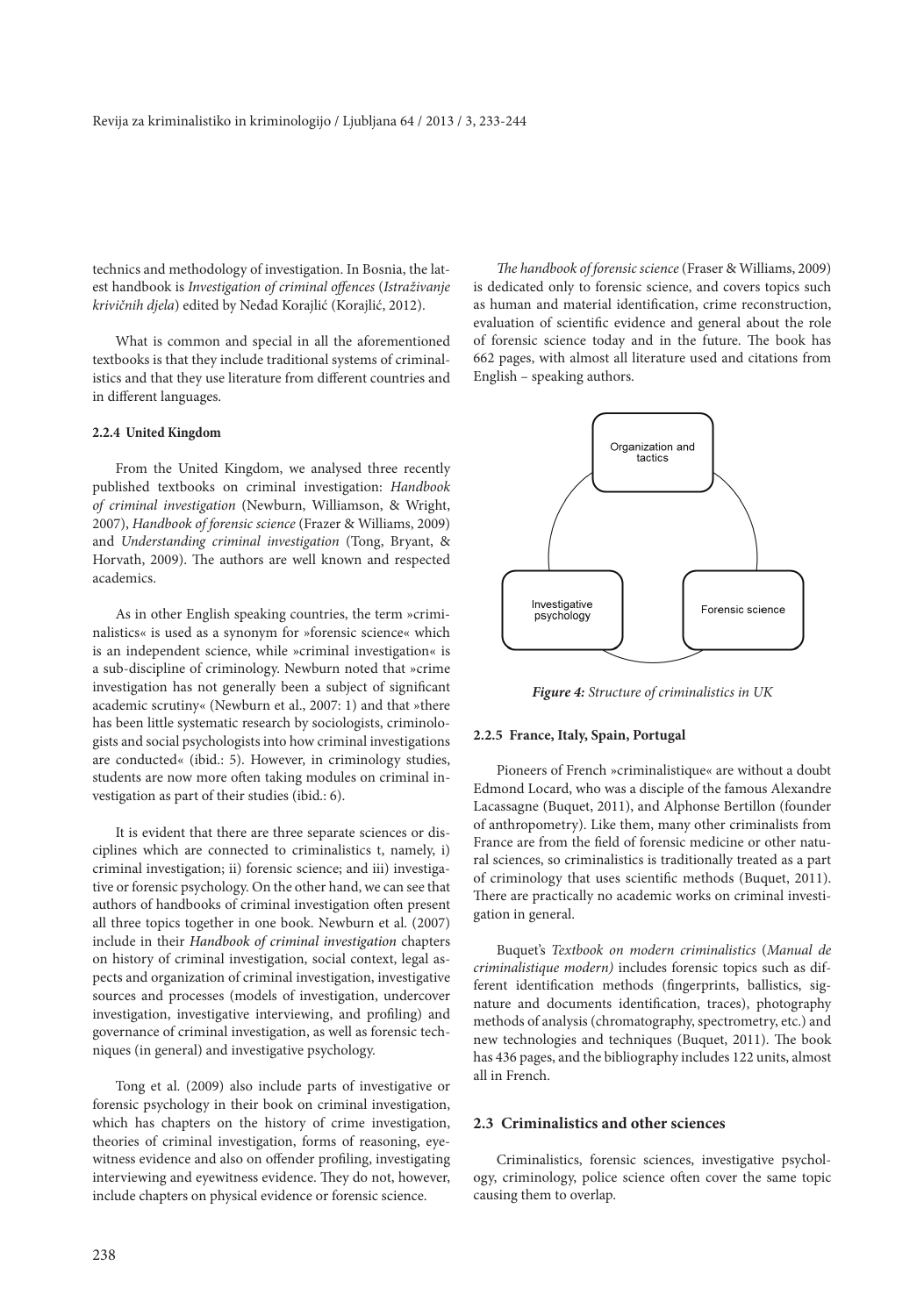#### Darko Maver: Criminal Investigation/Criminalistics in Europe: State of the Art and a Look to the Future

Criminalistics usually covers topics such as: interview and interrogation, lie detection, crime scene investigation, crime reconstruction, search of houses and premises, eyewitness identification, undercover investigations, hypothesis building, clues and circumstantial evidence, psychological profiling, geographical profiling, crime classification, case analyses, operative and strategic analyses, etc.

| Themes of research: criminalistics |                                         |
|------------------------------------|-----------------------------------------|
| $\rightarrow$                      | First response                          |
|                                    | $\rightarrow$ Interview                 |
| $\rightarrow$                      | Crime scene search                      |
| $\rightarrow$                      | Interrogation of suspects and witnesses |
| $\rightarrow$                      | Planning and hypothesis building        |
| $\rightarrow$                      | Reconstruction                          |
| $\rightarrow$                      | Identification parade                   |
| $\rightarrow$                      | House search                            |
| $\rightarrow$                      | Undercover investigation                |
| $\rightarrow$                      | Polygraph examination                   |
| $\rightarrow$                      | Strategies of investigation             |
| $\rightarrow$                      | Case analyses                           |
| $\rightarrow$                      | Methodics of investigation              |
| $\rightarrow$                      | Criminal intelligence                   |
| $\rightarrow$                      | Effectiveness of investigation          |
| $\rightarrow$                      | Mistakes in investigation               |
| $\rightarrow$                      | Knowledge and implementation            |
| $\rightarrow$                      | New methods and means                   |
| $\rightarrow$                      | International cooperation               |
| $\rightarrow$                      | Standards of quality                    |
| $\rightarrow$                      | Identification and individualisation    |
| $\rightarrow$                      | Traseology                              |
| $\rightarrow$                      | Dactiloskopy                            |
| →                                  | DNA and blood traces                    |
|                                    |                                         |

*Figure 5: Topics of research in criminalistics*

Forensic sciences (without forensic psychology, forensic medicine, forensic psychiatry), usually deals with the same topics as criminalistics, places more emphasis on the natural sciences (chemistry, physic, biology etc.) as opposed to criminal investigation and criminal procedure. The views of forensic experts therefore differ from the views of academic criminalists, given that they are more scientific.

## **Themes of research: forensic sciences**

- $\rightarrow$  Identification and individualization
- $\rightarrow$  DNA profiling and biological traces
- $\rightarrow$  Fingerprints
- $\rightarrow$  Shoeprints
- $\rightarrow$  Forensic anthropology
- $\rightarrow$  Microtraces
- $\rightarrow$  Forensic chemistry
- $\rightarrow$  Quality standards
- $\rightarrow$  Crime Reconstruction
- $\rightarrow$  Databases
- $\rightarrow$  Expert opinions
- $\rightarrow$  Judicial decisions
- **→** Organization and accreditation of forensic laboratories
- $\rightarrow$  Forensic statistics
- $\rightarrow$  Digital forensics



Investigative or forensic psychology is also closely connected to criminalistics, especially to investigative tactics, and in academic courses topics often overlap. Yet, there are differences in their professional approach since forensic psychologists often have different educational backgrounds (psychology) than do criminalists (mostly lawyers). Therefore, their views about some topics can be different. It is interesting to also note that the pioneers of forensic (legal, investigative) psychology were mostly lawyers (from Hans Gross on to Ratinov, Magulski, Ačimović and others).

# **Themes of research: investigative psychology**

- $\rightarrow$  General
- → Psychological profiling
- $\rightarrow$  Investigative thinking
- $\rightarrow$  Criminal psychology
- $\rightarrow$  Geographical profiling
- $\rightarrow$  Information gathering
- $\rightarrow$  Interview and interrogation
- $\rightarrow$  Polygraph
- → Psychological problems
- $\rightarrow$  Eyewitness identification
- $\rightarrow$  Expert testimony
- $\rightarrow$  Psychological help to investigators
- → New discoveries in psychology

*Figure 7: Topics of research in investigative psychology*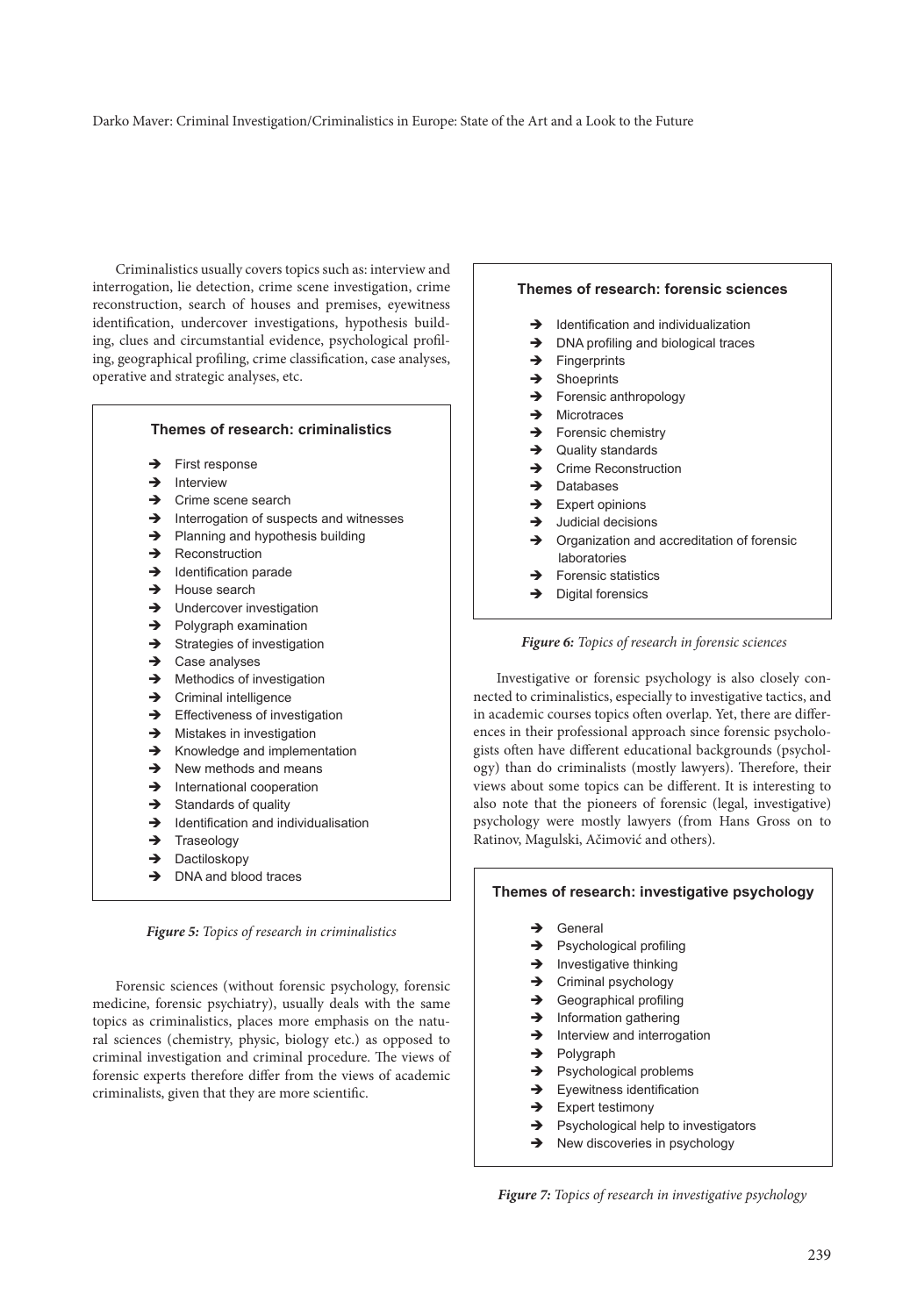So we can thus far see that there is an overlap of sciences and academic courses that cover criminal investigation. Many topics are lectured and discussed in different courses, but generally from different points of view. This can in fact be considered a good thing, since the students get different information and different perspectives. It can, however, also mean that sometimes things will duplicate. In study programs these topics should be therefore emphasized and more clearly defined.



*Figure 8: Overlap of sciences*

# **2.4 Problems and dilemmas**

There is not enough exchange of information and knowledge about criminalistics among the countries in Europe. There are, of course, meetings of EU institutions devoted to developing new strategies to fight crime (such as »The Stockholm Programme«) and conferences and meetings within Europol, Interpol, CEPOL, European Network of Forensic Science Institutes [ENFSI] and other professional police organizations that try to improve work in the field of criminal investigation, forensic science and investigative psychology (like ENFSI Research and Development Strategy project). Furthermore, there are also academic conferences in Europe about crime and criminal justice (Slovenia hosted some of them: e.g., the »9th Conference of European Society of Criminology« in 2009, or »The 9th Biannual International Conference Policing in Central and Eastern Europe« in 2012). These conferences, however, focus mostly on criminological and general criminal justice topics and only in small part on criminal investigation and criminalistics.

There were also some rare conferences on criminalistics, such as »The First and Second Conference on New Trends in Criminal Investigation and Evidence« in the Netherlands, »International conference on criminalistics and forensic examination« in Lithuania, and »Archibald Reiss Days« conference in Serbia. Most of the papers in these conferences, however, dealt mainly with general police and criminal justice problems. The 2011 »Criminalistics/Criminal Investigation in Europe« conference in Ljubljana, Slovenia, was one of the rare scientific meetings dedicated only to criminal investigation. We would need more such conferences in the future to get academics and practitioners together from different countries in Europe.

One of the problems in increasing the exchange of information and knowledge about research in criminalistics is also the language barrier. As we have stated before, in textbooks and articles authors mostly cited literature from their home country and in their own language. If the paper is also written in a different style, for example in Cyrillic, it is very difficult to share it with readers from other countries unfamiliar with it. What is not published in English language is rarely available.

Different study courses (universities, police academies, police vocational schools) also make research information more difficult to share and compare. Police educational institutions are more closed to the public and secret and so are the results of their research, while all research at the universities is open to media and public. Exchange of information is therefore difficult or even impossible.

Last, but not least, in the field of criminal investigation there are research problems that are for example different from research in criminology. It is difficult to get agreement for empirical research into police activities, given that there are ethical questions involved, as well as the issue of confidential data and secrecy. Police officials are also often not willing to allow research that may show negative results of their activities. Academic studies should be objective and therefore sometimes not welcome to police authorities.

# **3 The future of criminalistics and criminal investigation**

Both in the field of criminalistics as a science or discipline, and in the field of criminal investigation as a practical police activity, what can we expect in the future? Can we predict further development in both areas? We will try to give some suggestions and warnings.

As was previously mentioned, the situation in Europe regarding criminalistics as an independent science does not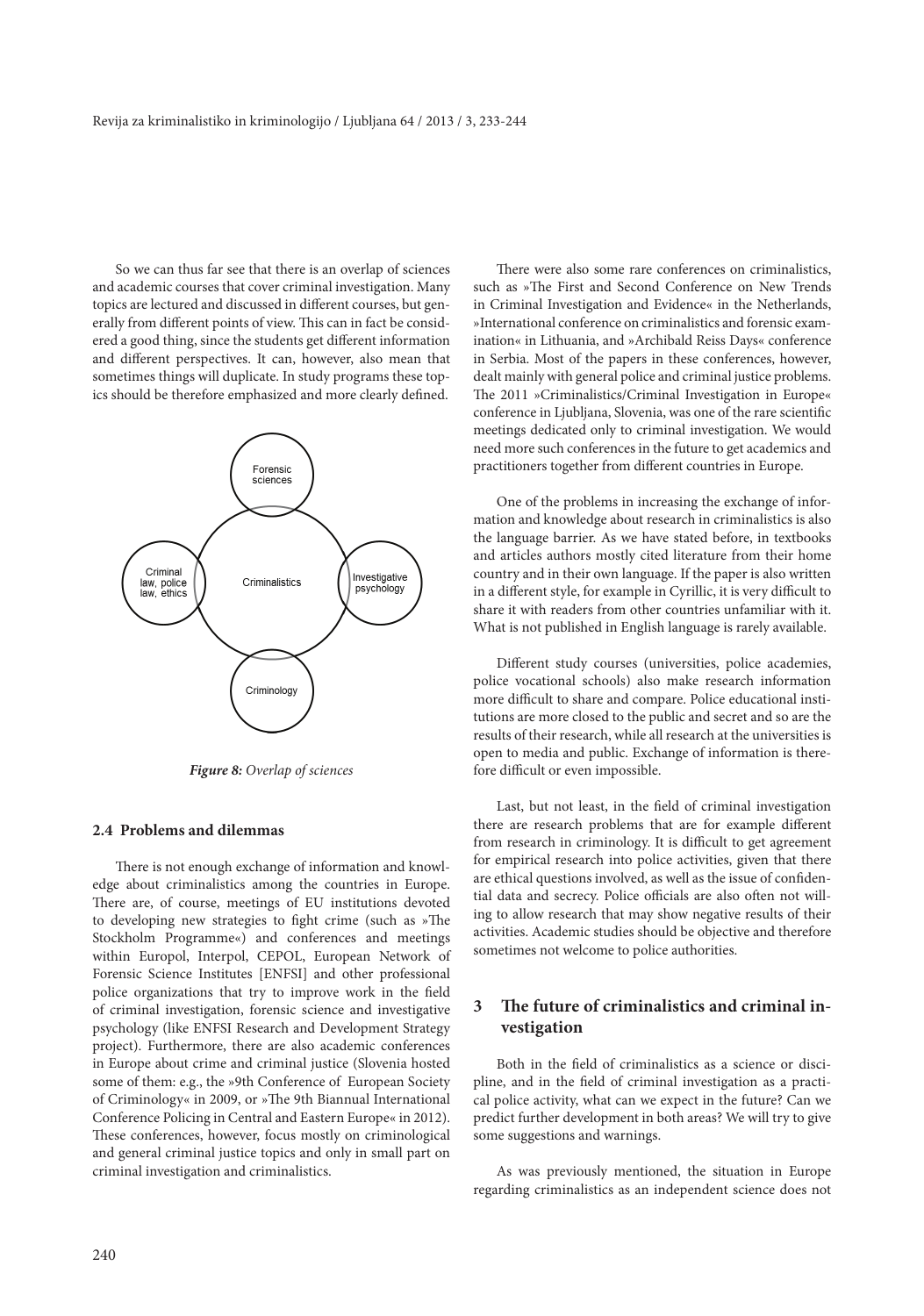seem very promising. University study programs are rare and often abandoned even in some countries where they used to be available. The Bologna study courses are not in favor of including this science in the law faculty programs, so it is mostly left to rare faculties of criminal justice or to vocational police schools and police academies, which are crucial, as there will undoubtedly be further developments and research in forensic sciences, investigative psychology and criminology.

Criminalistics and other sciences (forensic sciences, investigative psychology, criminology, criminal law) must research work in the field of detection, investigation and evidence!

The programs in the field of education and research should be coordinated.

Because of different understanding of criminalistics in Europe, differences will continue to exist.

*Figure 9: Criminalistics or …?*

There are, however, also possibilities for research in the field of criminalistics, both theoretical and empirical. Such topics for research include development of questions of criminal investigation, such as theory and methodology of criminalistics, its structure, and history. Furthermore, questions on how to find the truth about prior criminal acts, how to avoid wrongful convictions, or be more successful in detection and investigation of offenders and offences, what new methods and means could be developed and used in investigation, and what possible dangers could mean for their use for violation of human rights, are also both theoretical and empirical topics for research.

It would be interesting to study why investigative failures happen and how to avoid them. For this purpose, practical criminal cases should be analyzed to see where mistakes were made and suggestion given for the future. Effectiveness and efficiency of criminal investigation (in general and in specific investigative tasks such as crime scene examination, interrogation, interviewing, discovering deception, etc.) is another interesting topic for research. What can we realistically expect from the police in this regard? And what new tactical and methodological means and methods of investigation can we develop for better efficiency? No doubt the concept of proactive investigation and the use of criminal intelligence will become more and more important.

Phenomenology of criminal offences and »modus operandi« of offenders change over time and the police are usually »one step behind the criminals« in this regard. It would be wise to put more attention in studying these changes, as well as identifying new strategies of defense of criminals and to prepare counter strategies of investigators to these changes.

Most changes will, no doubt, come from the development of new technologies and discoveries in the field of natural sciences. Forensic sciences will, therefore, become more and more important for detection and investigation of crime, as well as for prosecution of criminal offenders.

There are several challenges that face introducing new means and methods (also) into criminal investigation. One of them is mistrust and aversion to new methods. This has been proven in criminalistics too (Bertillon, Vučetić, Fields, Herschel etc.). Also in Slovenia, my proposal to start an odorology identification in 1976 has had no result so far. People just do not trust new methods and their introduction in their working habits. Other obstacles include the credibility of new discoveries, and the legal requirements.

We can, therefore, expect new discoveries (especially in natural sciences) where there should be no special obstacles to use them in criminal investigation and forensic evidence (such as new methods in chemistry, biology, physics, nanotechnology, microfluidics, lab on a chip, remote sensing, etc.). There has been much improvement of analytical technology, however, which »has led to a situation in which forensic science laboratory can analyze smaller and smaller traces, yet it can be unclear how this improved analyses adds value to criminal investigation or prosecution« (European Network of Forensic Science Institutes [ENFSI], 2010: 3). ENFSI also suggests a transfer of forensic services to earlier stages of criminal investigation in the way that it »bring[s] the lab to the traces« instead of bringing »the traces to the lab« (ibid.: 6) and more cooperation between forensic laboratories and academia.

Then there are methods that are not scientifically approved and verified but still possible to use in operative police work. Also, some methods are useful but questionable from a legal point of view, yet others are too expensive to be used in police work (Maver et al., 2004: 59).

There are some interesting and challenging new methods such as 'brain-fingerprinting', use of drones for observation, new internet and computer technology, use of micro expressions and other psychological methods, observation, registration and identification technology, and also new discoveries in the field of quantum physics and parapsychology. They can have a great influence in the future understanding of episte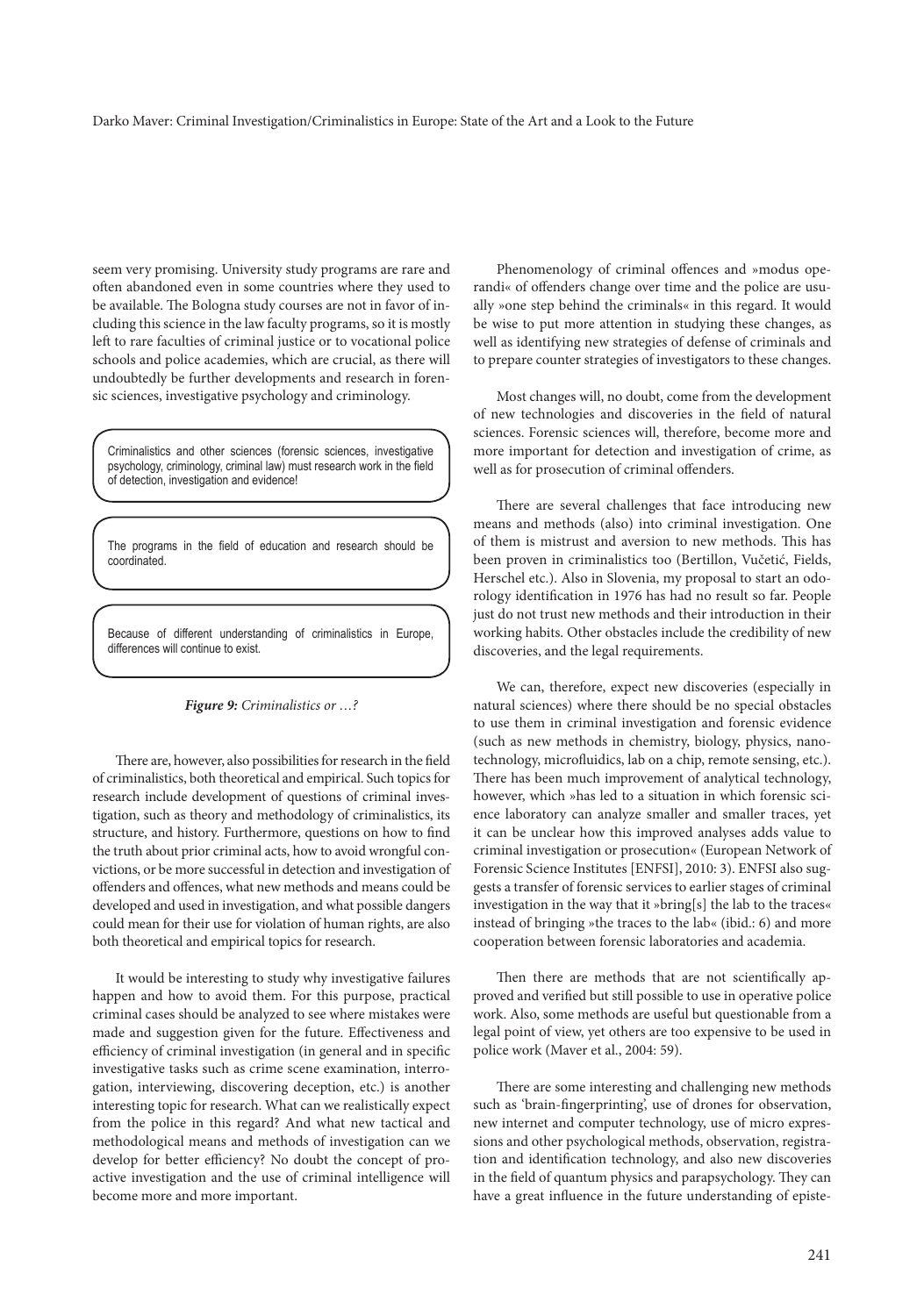mology problems regarding discovering and proving criminal offence as a past event.

# **4 Conclusion**

In conclusion, we shall try to provide answers to the hypotheses proposed in the introduction of this paper. It would take a much larger empirical and theoretical study to be complete in our answers, so we are aware of the shortcomings of our presentation and suggest that it is taken just as a brief overview of the problems in the area of criminalistics and stimulation for further research. The answers might offer some guidelines for those who will (hopefully) decide to continue research of this topic and help to further develop criminalistics/criminal investigation as a science and practical discipline and to exchange knowledge among countries in Europe. This paper is a broader international approach to scientific justification of this discipline which I started with my paper on origins, development and trends of criminalistics in Slovenia (Maver, 2009). Some of the proposals there may also apply to this occasion, so we will not repeat them here.

The answers to the proposed hypotheses are:

1) Yes, Criminalistics/Criminal investigation is important for efficient, effective and ethical criminal investigation and for successful criminal procedure in general, both as a science and a practical discipline. Together with forensic sciences, forensic psychology and criminology can contribute to better knowledge and experience of all who are responsible for detection, investigation and prosecution of crimes and offenders, higher conviction rates and less investigative failures and wrong convictions. Although it is important to develop criminalistics in police academies and police vocational schools, there is a need to study, research and lecture criminalistics at the university level as well. Lawyers (prosecutors, judges, defense lawyers) need such knowledge and scientific research can be conducted only at independent university institutions. Therefore, it is important that criminalistics gets a status of an independent science and not be just a part of criminology or police science. The situation and the trend for the future is, unfortunately, not very promising, even in those countries where criminalistics had traditionally been a part of university study programs.

2) Yes, Criminalistics is treated differently in European countries. In some, it has a status of independent science, often connected with law (Russia, Serbia, Bosnia and Herzegovina, Poland), while in others it is a »half« science usually incorporated formally to criminology (Slovenia, Austria,) or is considered only as a sub-discipline of police sciences or criminology (England). Also, the terminology used is different with

distinctions of English speaking and non-English speaking countries in regard to the term criminalistics, criminal investigation and forensic sciences, making communication sometimes difficult. There are no clear borders between sciences like criminal investigation, forensic sciences, investigative psychology and criminology. Therefore lectures and research sometimes overlap. However, since professional background of lecturers and researchers is different (lawyers, psychologists, natural science graduates, criminologists), the perspectives are also different, which can in fact give a more versatile approach to the topics.

3) Yes, the future will bring many new discoveries in the field of science and technology that might improve detection, investigation and prosecution of criminal offences, but at the same time also threats to human rights and privacy. We have to be careful regarding introduction of these methods in practical criminal justice. The current experiences are a good warning for possible future threats.

# **References**

- 1. Ackermann, R. (2007). Nekaj razvojnih teženj kriminalistike v Nemčiji. *Revija za kriminalistiko in kriminologijo*, *58*(3), 289–296.
- 2. Ackermann, R., Clages, H., & Roll, H. (2011). *Handbuch der Kriminalistik*: *Kriminalistik fur Praxis und Ausbildung*. Stuttgart; München: Richard Boorberg Verlag.
- 3. Ackermann, R., Koristka, C., Leonhardt, R., Nisse, R., & Wirth, I. (2000). Zum Stellenwert der Kriminalistik. *Kriminalistik*, *54*(9), 595–598.
- 4. Areh, I. (2011): *Forenzična psihologija*. Ljubljana: Fakulteta za varnostne vede.
- 5. Bennett, W. W., & Hess, K. M. (2001). *Criminal investigation*. Belmont: Wadsworth.
- 6. Buquet, A. (2011). *Manuel de criminalistique modern et de police scientifique.* Paris: Presses Universitaires de France.
- 7. Chisum, W. J., & Turvey, B. E. (2007). *Crime reconstruction.* Burlington: Elsevier.
- 8. Dudin, N. P., Korshunova, O. N., & Shadrin, V. S. (2008). *Nastolnaja kniga sledovatelja*. Sankt-Peterburg: Izdateljstvo R. Aslanova »Juridičeskij centr Press«.
- 9. Dvoršek, A. (2001). *Kriminalistična strategija*. Ljubljana: Visoka policijsko-varnostna šola.
- 10. Dvoršek, A. (2003). *Kriminalistična metodika*. Ljubljana: Visoka policijsko-varnostna šola.
- 11. European Network of Forensic Science Institutes [ENFSI]. (2010). *Research and development strategy – final draft*. EAFS Standing Committee. Retrieved from http://www.enfsi.eu/sites/default/ files/documents/bylaws/enfsi\_rd\_strategy\_2010.pdf
- 12. Filippov, A. G. (2013). *Kriminalistika: polnij kurs*. Moskva: Urait.
- 13. Fraser, J., & Williams, R. (2009). *Handbook of forensic science*. Cullompton: Willan.
- 14. Gross, H. (1898): *Handbuch fur Untersuchungsrichter als System der Kriminalistik*. Graz: Leuschner & Lubensky's.
- 15. Korajlić, N. (2012). *Istraživanje krivičnih djela*. Sarajevo: Pravni fakultet.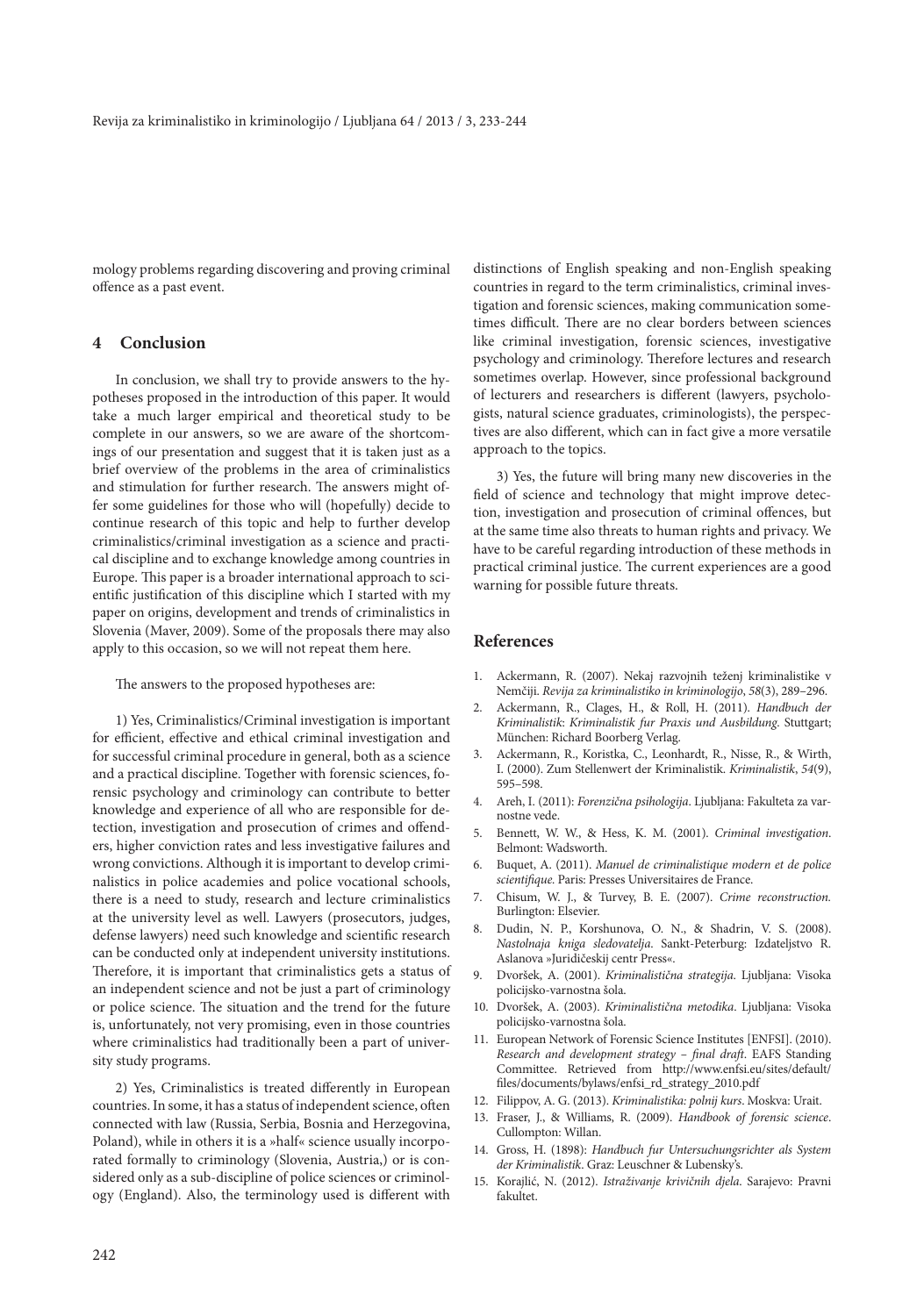Darko Maver: Criminal Investigation/Criminalistics in Europe: State of the Art and a Look to the Future

- 16. Kube, E., Störzer, H. U., & Timm, K. J. (1992). *Kriminalistik: Handbuch für Praxis und Wissenschaft* (Bd. 1). Stuttgart; München: Richard Boorberg Verlag.
- 17. Kube, E., Störzer, H. U., & Timm, K. J. (1993). *Kriminalistik: Handbuch für Praxis und Wissenschaft* (Bd. 2). Stuttgart; München: Richard Boorberg Verlag.
- 18. Maver, D. (1988). *Kriminalistični spoznavni proces*. Ljubljana: Uradni list RS.
- 19. Maver, D. (2009). Criminal investigation/criminalistics in Slovenia: Origins, development and trends. *Varstvoslovje*, *11*(4), 493–519.
- 20. Maver, D. et al. (2004). *Kriminalistika*. Ljubljana: Uradni list RS.
- 21. Meško, G., & Tičar, B. (2008). Slovenska kriminologija in razvoj varstvoslovja v Sloveniji. *Varstvoslovje*, *10*(2), 285–312.
- 22. Newburn, T., Williamson, T., & Wright, A. (2007). *Handbook of criminal investigation*. Cullompton; Portland: Willan.
- 23. Osterburg, J. W., & Ward, R. H. (2000). *Criminal investigation: A method for reconstructing the past*. Cincinnati: Anderson.
- 24. Pavišić, B., Modly, D., & Veić, P. (2006). *Kriminalistika 1*. Zagreb: Golden marketing - Tehnička knjiga.
- 25. Pavišić, B., Modly, D., & Veić, P. (2012). *Kriminalistika 2*. Rijeka: Dušević & Kršovnik.
- 26. Reppetto, T. A. (1978). Detective task state of the art, science, craft? *Police studies, 1*(3), 5–10.
- 27. Shaler, R .C. (2012). *Crime scene forensics: A scientific method approach*. Boca Raton; London; New York: CRC Press.
- 28. Simonović, B. (2012). *Kriminalistika*. Kragujevac: Pravni fakultet.
- 29. Tong, S., Bryant, R. P., & Horvath, M. A. H. (2009). *Understanding criminal investigation.* Chichester; Malden: Wiley-Blackwell.
- 30. Vodinelić, V. (1984). *Kriminalistika*. Beograd: Savremena administracija.
- 31. Vodinelić, V. (1985). *Kriminalistika: otkrivanje i dokazivanje*. Skopje: Univerzitet »Kiril i Metodij«.
- 32. Yališev, S. (2011). Problems and the ways of development of modern Russsian criminalistics. In D. Maver, B. Dobovšek, & D. Frangež (Eds.), *Criminalistics/criminal investigation in Europe: State of the art and challenges for the Future: Conference proceedings*  (pp. 29–30). Faculty of Criminal Justice and Security: Ljubljana.